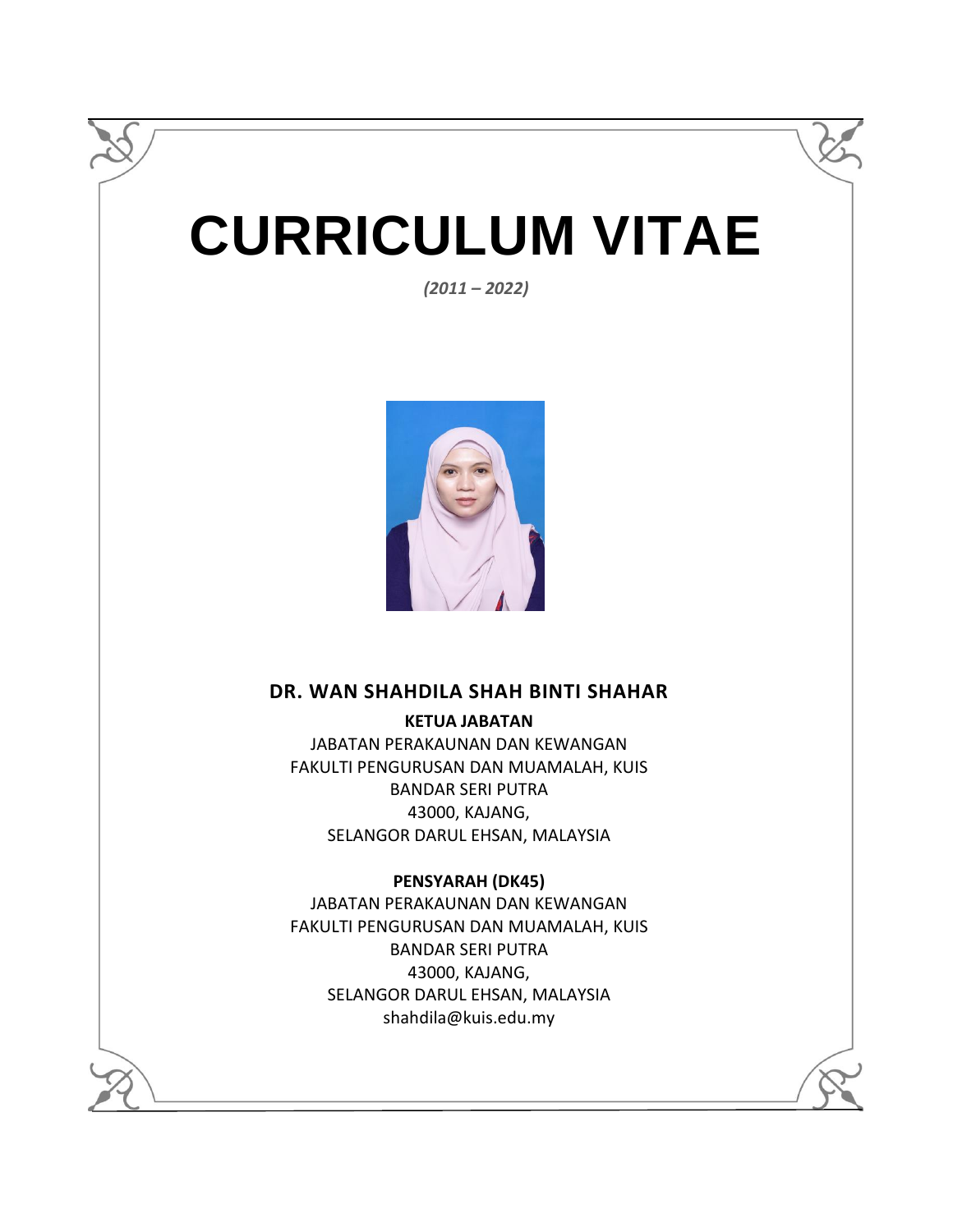| <b>BUTIRAN PERIBADI</b>                                                                                                                                                                                                                                              |                                                                                                                                                                                |
|----------------------------------------------------------------------------------------------------------------------------------------------------------------------------------------------------------------------------------------------------------------------|--------------------------------------------------------------------------------------------------------------------------------------------------------------------------------|
| No. Pegawai.<br>٠<br>Jumlah Tahun Berkhidmat di KUIS<br>$\blacksquare$<br>No. IC.<br>٠<br><b>Tarikh Lahir</b><br>٠<br>Umur<br>$\blacksquare$<br>Jantina<br>$\blacksquare$<br>Warganegara<br>٠<br>Alamat Rumah<br>No. Telefon<br>٠<br><b>LATARBELAKANG PENDIDIKAN</b> | :0978<br>$: 11$ Tahun<br>: 850606-08-6170<br>: 6 Jun 1985<br>: 37 Tahun<br>: Perempuan<br>: Malaysia<br>: 257, Jalan Bukit Citra 5, Taman Bukit<br>Citra,<br>$: 017 - 5715174$ |
| Universiti Teknologi Mara (UiTM)<br>Doctor of Philosophy in Islamic Finance                                                                                                                                                                                          | 2021                                                                                                                                                                           |
| Universiti Teknologi Mara (UiTM)<br>Master of Business Administration (Hons) Islamic Finance                                                                                                                                                                         | 2011                                                                                                                                                                           |
| Universiti Teknologi Mara (UiTM)<br><b>Bachelor in Business Administration (Hons) Finance</b>                                                                                                                                                                        | 2008                                                                                                                                                                           |
| Universiti Teknologi Mara (UiTM)<br>Diploma in Banking                                                                                                                                                                                                               | 2006                                                                                                                                                                           |

<u> 1980 - Johann Barn, amerikansk politiker (</u>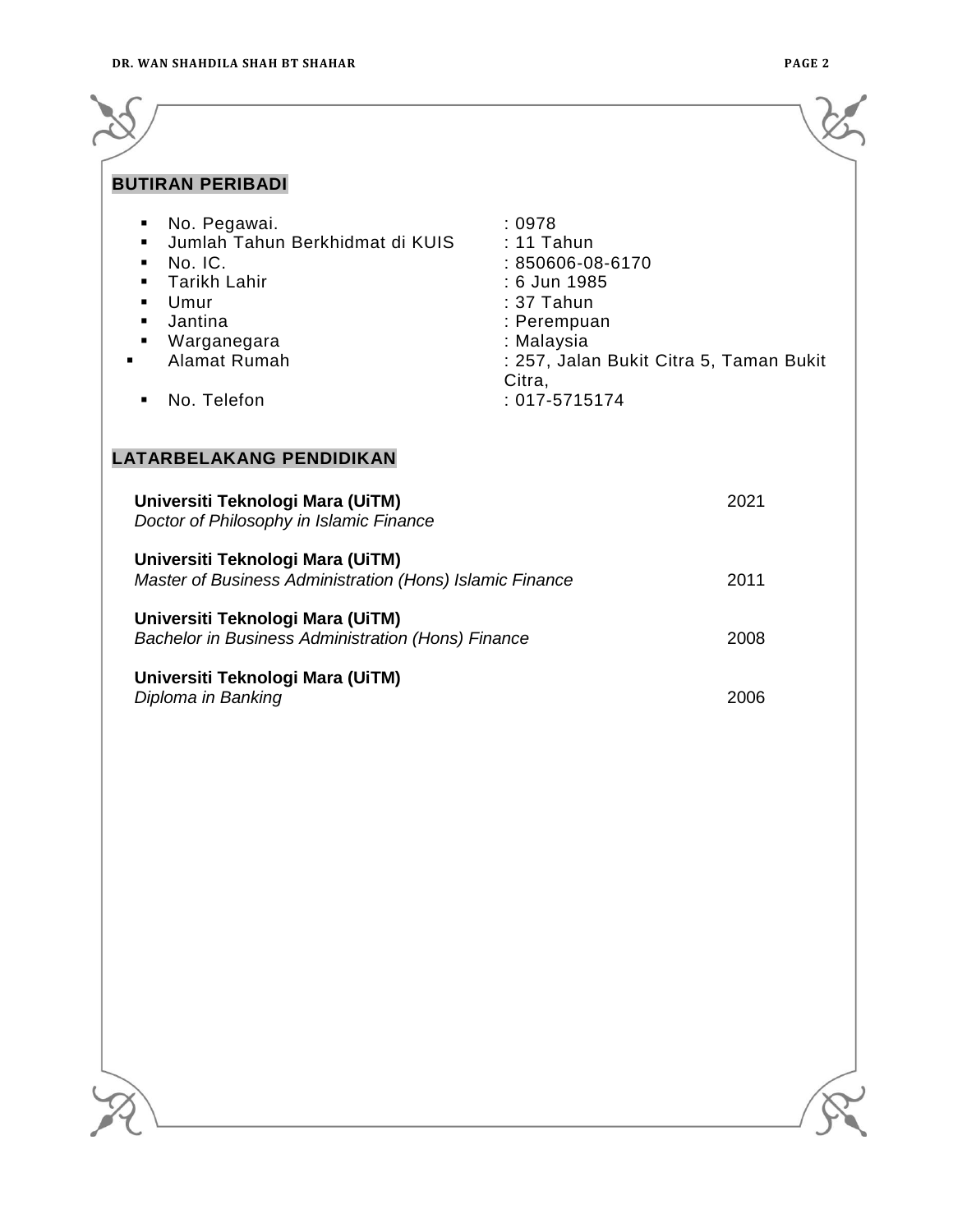## **ANUGERAH**

- **Anugerah Penyelidikan Cemerlang** (**PhD),** 2021**.** Universiti Teknologi Mara (UiTM)
- **Anugerah Graduate on Time (GOT) PhD,** 2021. Universiti Teknologi Mara (UiTM)
- **Anugerah Pelajar Terbaik, 2006.** Universiti Teknologi Mara (UiTM)
- **Anugerah Dekan** (GPA 3.73), Semester 6, 2008. BBA Finance (UiTM)
- **Anugerah Dekan** (GPA 3.52), Semester 5, 2007. BBA Finance (UiTM)
- **Anugerah Dekan** (GPA 3.55), Semester 3, 2006. BBA Finance (UiTM)
- **Anugerah Dekan** (GPA 3.87), Semester 6, 2006. Dip. In Banking (UiTM)
- **Anugerah Dekan** (GPA 3.72), Semester 5, 2005. Dip. In Banking (UiTM)
- **Anugerah Dekan** (GPA 3.65), Semester 4, 2005. Dip. In Banking (UiTM)
- **Anugerah Dekan** (GPA 3.51), Semester 1, 2003. Dip. In Banking (UiTM)

#### **PENGALAMAN KERJA**

| Pensyarah, Jabatan Perakaunan dan Kewangan, Fakulti<br>Pengurusan dan Muamalah, KUIS. | 2011 hingga kini |
|---------------------------------------------------------------------------------------|------------------|
| Pensyarah, Universiti Teknologi Mara, Terengganu.                                     | 2009             |
| Tutor Muda, Universiti Teknologi Mara, Terengganu.                                    | 2002-2003        |

#### **AKTIVITI PENGAJARAN**

| <b>Semester</b> | <b>Kursus</b>                                 | <b>Tahap</b>                                   |  |
|-----------------|-----------------------------------------------|------------------------------------------------|--|
| Semester 4 &    | <b>MBFB3083</b>                               | Sarjana Muda                                   |  |
| 5               | <b>Islamic Wealth Management</b>              |                                                |  |
| Semester 4      | MBFB2043                                      | Sarjana Muda                                   |  |
|                 | <b>Islamic Banking and Financial Services</b> |                                                |  |
| Semester 5      | <b>MBFT2013</b>                               | Sarjana Muda                                   |  |
|                 | Takaful System and Practice in Malaysia       |                                                |  |
| Semester 4 &    | <b>MDIB1023</b>                               | Diploma                                        |  |
| 5               | <b>Islamic Financial System</b>               |                                                |  |
|                 |                                               | Diploma                                        |  |
|                 |                                               |                                                |  |
|                 |                                               |                                                |  |
|                 | Semester 3 &<br>4                             | <b>MDPN2063</b><br><b>Financial Management</b> |  |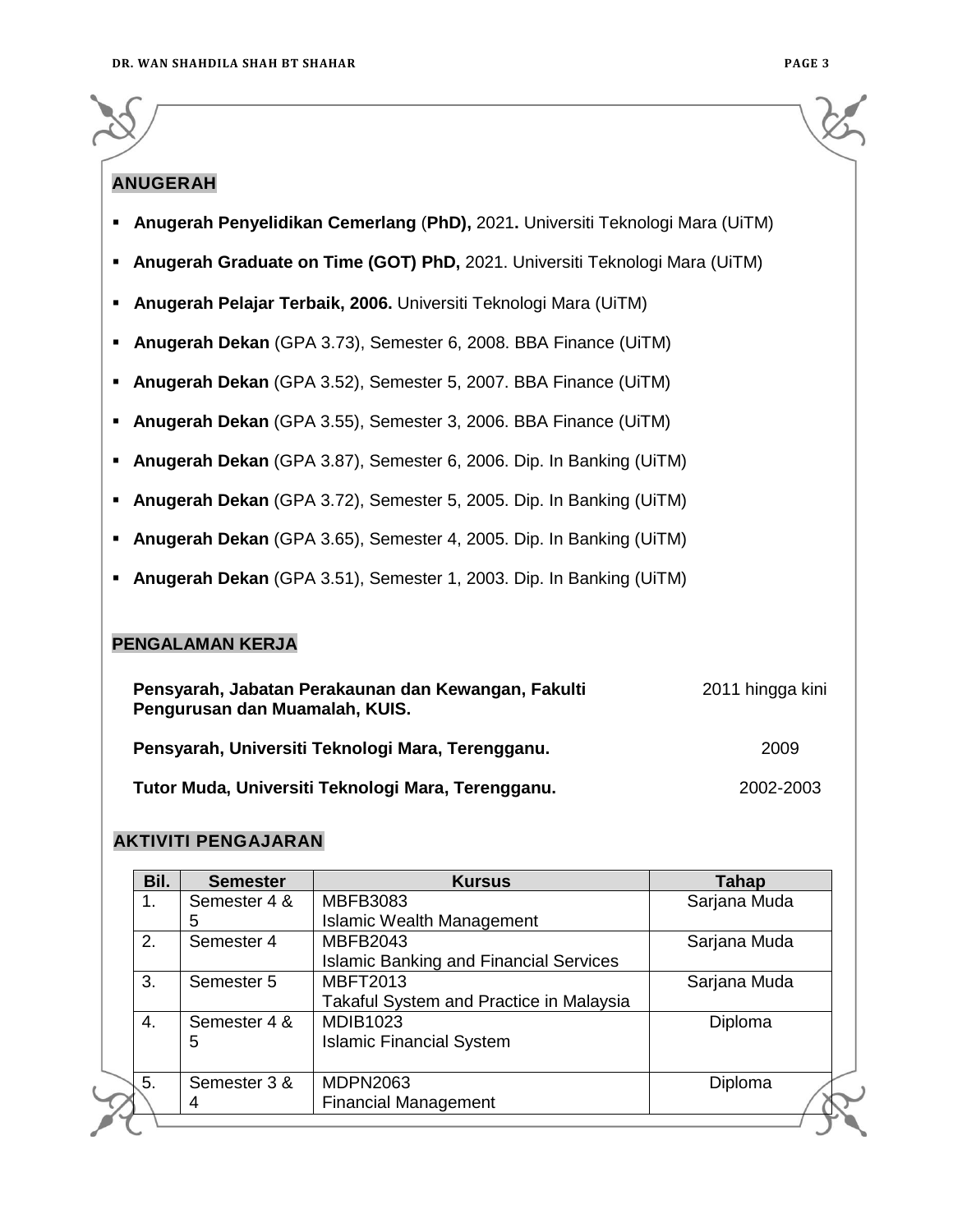| 6  | Semester 6    | <b>MBFB4123</b>            | Sarjana Muda |  |
|----|---------------|----------------------------|--------------|--|
|    |               | <b>Risk Management</b>     |              |  |
|    | Semester 1    | <b>MBFB1013</b>            | Sarjana Muda |  |
|    |               | Banking System in Malaysia |              |  |
| 8. | Semester 4& 5 | MBFB3063                   | Sarjana Muda |  |
|    |               | <b>Corporate Finance</b>   |              |  |

## **AKTIVITI PENYELIAAN PELAJAR**

#### **Doktor Falsafah**

| <b>Status</b>     | Jumlah |
|-------------------|--------|
| Tamat pengajian   |        |
| Peperiksaan Lisan |        |
| Pemantapan        |        |
| Kemajuan          |        |
| Usulan            |        |
| Gantung Pengajian |        |

#### **Sarjana**

| <b>Status</b>   | Jumlah |
|-----------------|--------|
| Tamat pengajian | -      |
| Kemajuan        |        |

#### **Sarjana Muda**

| <b>Status</b>   | Jumlah |
|-----------------|--------|
| Tamat pengajian | 26     |
| Kemajuan        |        |

#### **Senarai Pelajar Penyeliaan Semasa - Doktor Falsafah**

| Bil. | <b>Nama</b><br>Pelajar | <b>Penyelia</b> | <b>Tajuk</b>                                                                                                                                                                                                        | <b>Bidang</b><br>Pengajian<br>dan Status<br>Pengajian | <b>Semester</b><br><b>Daftar</b> |
|------|------------------------|-----------------|---------------------------------------------------------------------------------------------------------------------------------------------------------------------------------------------------------------------|-------------------------------------------------------|----------------------------------|
| 1.   | Farid<br>Md<br>Ramli   | Pertama         | The Auditee Perceptions<br><b>Towards Auditor</b><br>Case Study: Bank's Under<br><b>Development Financial</b><br>Institution (DFI)<br>focusing on SME Bank, Bank<br>Rakyat,<br>Bank Simpanan Nasional &<br>Agrobank | <b>Business</b><br>Management                         | Semester<br>2<br>2020/2021       |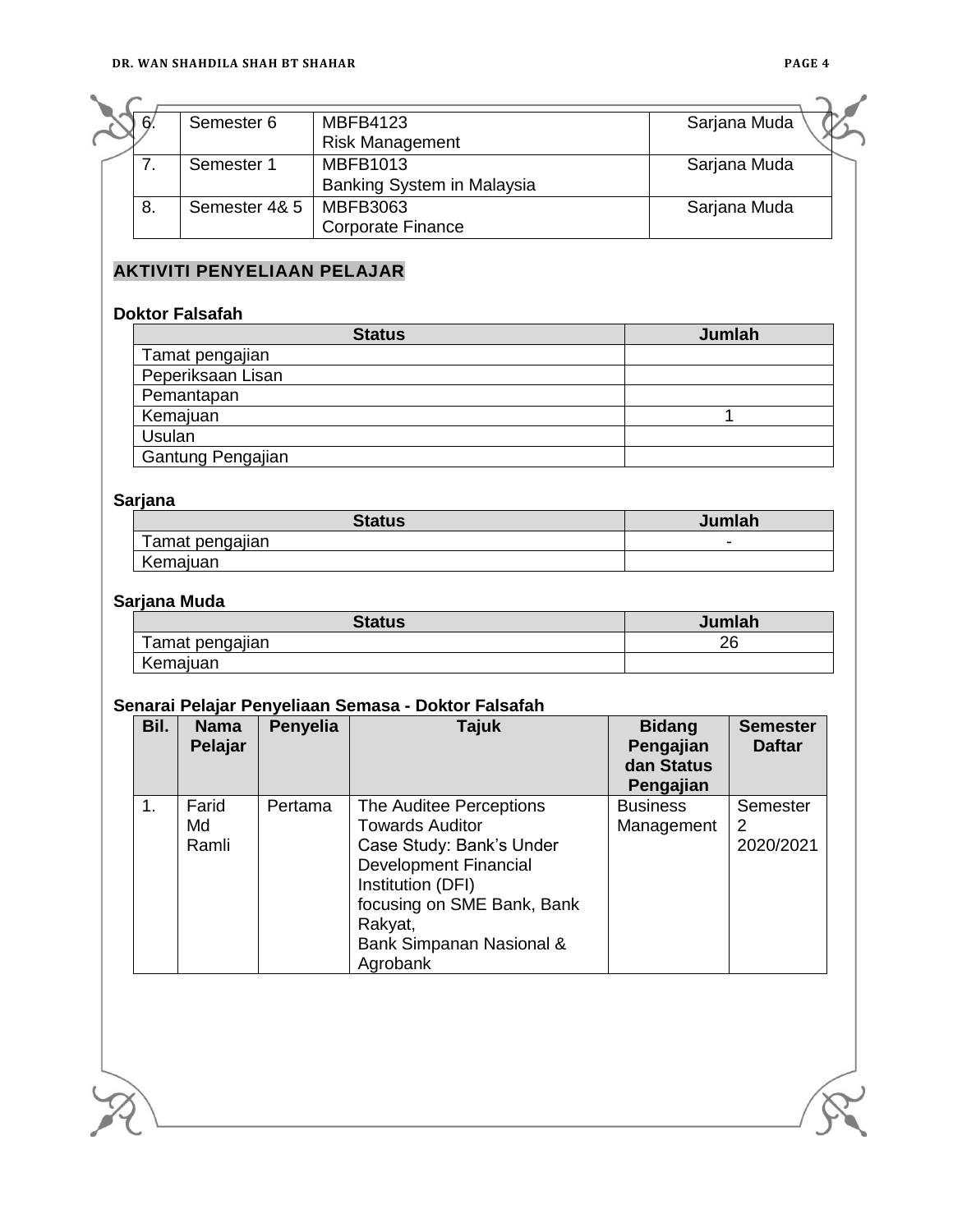| Bil. | <b>Nama</b><br>Pelajar                         | Penyelia | Tajuk                                                                                                                                                  | <b>Bidang</b><br>Pengajian<br>dan Status<br>Pengajian | <b>Semester</b><br><b>Daftar</b> |
|------|------------------------------------------------|----------|--------------------------------------------------------------------------------------------------------------------------------------------------------|-------------------------------------------------------|----------------------------------|
| 1.   | Mohd<br>Fikri Bin<br><b>Basirun</b>            | Pertama  | Faktor-Faktor Yang<br>Mempengaruhi Persepsi<br>Pekerja Terhadap Pretasi<br>Keselamatan di Kolej<br>Universiti Islam<br>Antarabangsa Selangor<br>(KUIS) | Human<br>Resource                                     | 2014                             |
| 2.   | <b>Nur</b><br>Adibah<br>Binti<br>Mohd<br>Faizi | Pertama  | The Effects of Job Stress on<br>Performance Among Employee<br>in Johnson-Control Hitachi at<br>Bandar Baru Bangi                                       | Human<br>Resource                                     | 2014                             |

## **EDITOR JURNAL**

#### **Editor Dan Lembaga Penasihat Jurnal**

| Bil. | Jurnal                                                     |
|------|------------------------------------------------------------|
|      | Jurnal Fakulti Pengurusan dan Muamalah, 2014               |
|      | Jurnal Ircief (International Conference on Cash Wagf 2015) |

### **AKTIVITI PENYELIDIKAN**

#### **Ketua Penyelidik**

| Bil. | <b>Tajuk Penyelidikan</b>                         | <b>Sumber Kewangan</b>      |
|------|---------------------------------------------------|-----------------------------|
|      | An Analysis of Private Sector Companies'          | Geran Penyelidikan          |
|      | Acceptance and Establishment of Sadaqa House.     | <b>IRCIEF, KUIS (2015).</b> |
| 2.   | Measuring Effective Board Composition towards the | Geran FRGS (Sedang          |
|      | Development of Board Composition Index Serving    | Proses Permohonan)          |
|      | Quadruple Helix Stakeholders                      |                             |

#### **Ahli Kumpulan Penyelidikan**

| Bil. | <b>Tajuk Penyelidikan</b>                           | <b>Sumber Kewangan</b>  |
|------|-----------------------------------------------------|-------------------------|
|      | Kajian Pelaksanaan Operasi Ar- Rahnu di Malaysia    | Geran Inovasi KUIS Fasa |
|      |                                                     | 1/2016                  |
| 2.   | An Innovation Efficiency Index in Promoting Foreign | Geran FRGS (Sedang      |
|      | Direct Investment for Economic Recovery During      | Proses Permohonan)      |
|      | <b>Global Crisis</b>                                |                         |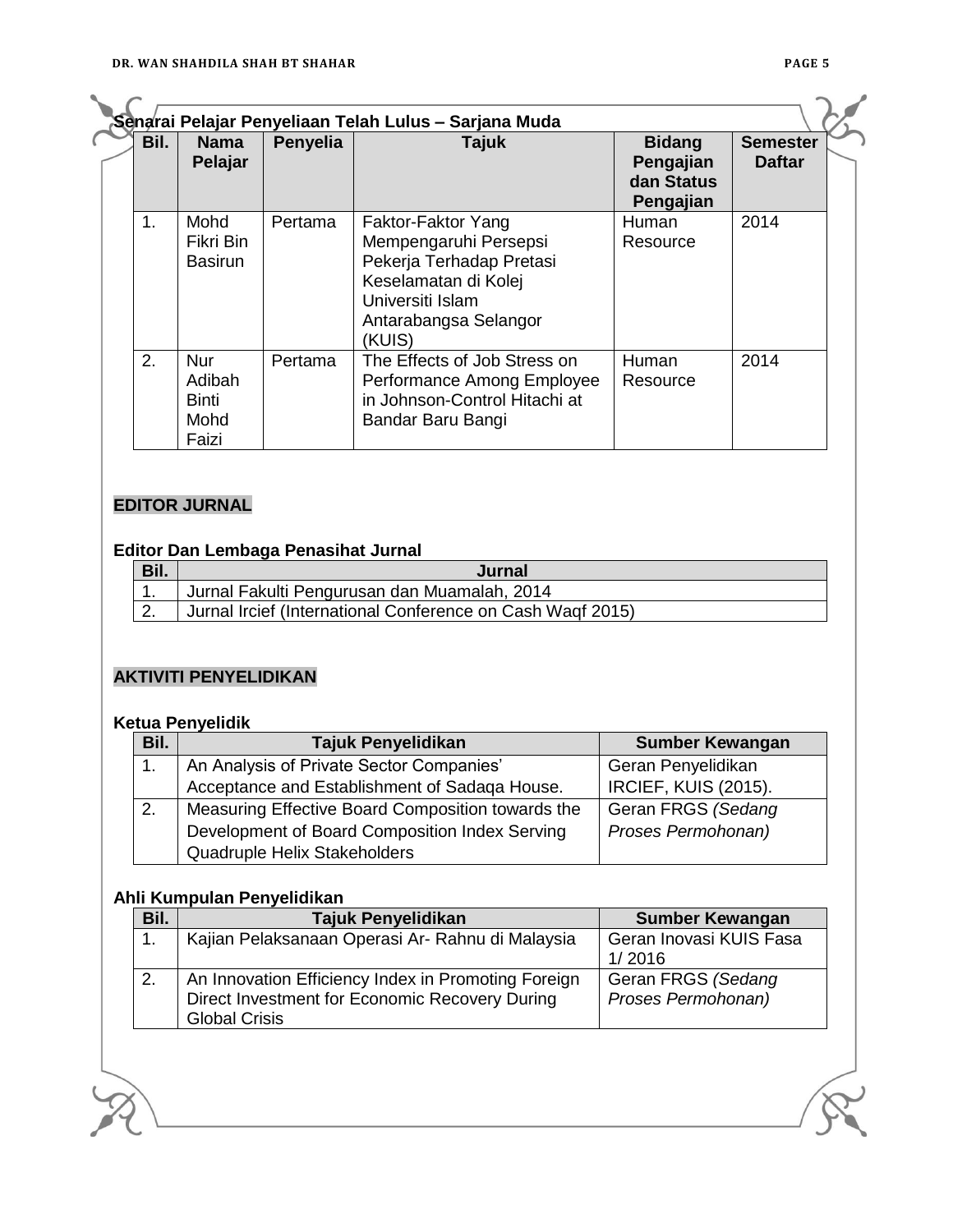## **KONFEREN**

| Bil. | <b>Konferen</b>                                                                                                                                                                                                                 | <b>Tarikh</b>          |            |
|------|---------------------------------------------------------------------------------------------------------------------------------------------------------------------------------------------------------------------------------|------------------------|------------|
| 1.   | 11-th Foundation of Islamic Finance<br>Conference (FIFC) 2021                                                                                                                                                                   | 20-22 Mac 2021         | Pembentang |
| 2.   | 4th World Islamic Economics & Finance<br>Conference (WIEFC-2021)                                                                                                                                                                | 30-31 Januari 2021     | Peserta    |
| 3.   | 7th International Conference on Management<br>and Muamalah (7th ICoMM 2020), Selangor.                                                                                                                                          | 4 November 2020        | Pembentang |
| 4.   | 4th International Conference on Economic<br>and Development (4 <sup>th</sup> ICED. 2020), India                                                                                                                                 | 3-4 Disember 2020      | Pembentang |
| 5.   | 5 <sup>th</sup> Muzakarah Fiqh & International Fiqh<br>Conference (MFIFC 2019), Selangor.                                                                                                                                       | 10 - 11 Juai 2019      | Pembentang |
| 6.   | International<br>Conference<br>Islamic<br>οf<br>Sustainability Development (ICISD<br>$2019$ ,<br>Penang                                                                                                                         | 12-13 November<br>2019 | Pembentang |
| 7.   | 7th South East Asia International Islamic<br>Philanthropy Conference (7th SEAIIPC 2019),<br>Bangkok Thailand.                                                                                                                   | 2-4 April 2019         | Pembentang |
| 8.   | 5 <sup>th</sup> International Conference on Management<br>and Muamalah (ICoMM) 2018, Hotel Tenera<br>Bangi.                                                                                                                     | $15 - 16$ Ogos 2018    | Pembentang |
| 9.   | 2 <sup>nd</sup><br>International<br>Conference<br>Law,<br><b>on</b><br>Economics and Education (ICONLEE) 2017<br>Hotel Grand Blue Wave, Shah Alam.                                                                              | 13-14 Disember<br>2017 | Peserta    |
| 10.  | <b>IGS Research Skill Seminar Series</b>                                                                                                                                                                                        | 12 Disember 2017       | Peserta    |
| 11.  | 4 <sup>th</sup> International Conference on Management<br>and Muamalah (ICoMM) 2017<br>Palm Garden Hotels & Resort, Putrajaya.                                                                                                  | 7-8 November<br>2017   | Pembentang |
| 12.  | International Conference on Economics and<br>Banking (ICEB) 2017.<br>Senggigi Aruna Hotels and Resort, Lombok<br>organized<br><b>KUIS</b><br>by<br>Malaysia<br>dengan<br><b>STIE</b><br><b>EKUITAS</b><br>kerjasama<br>Bandung, | 8-9 Ogos 2017          | Pembentang |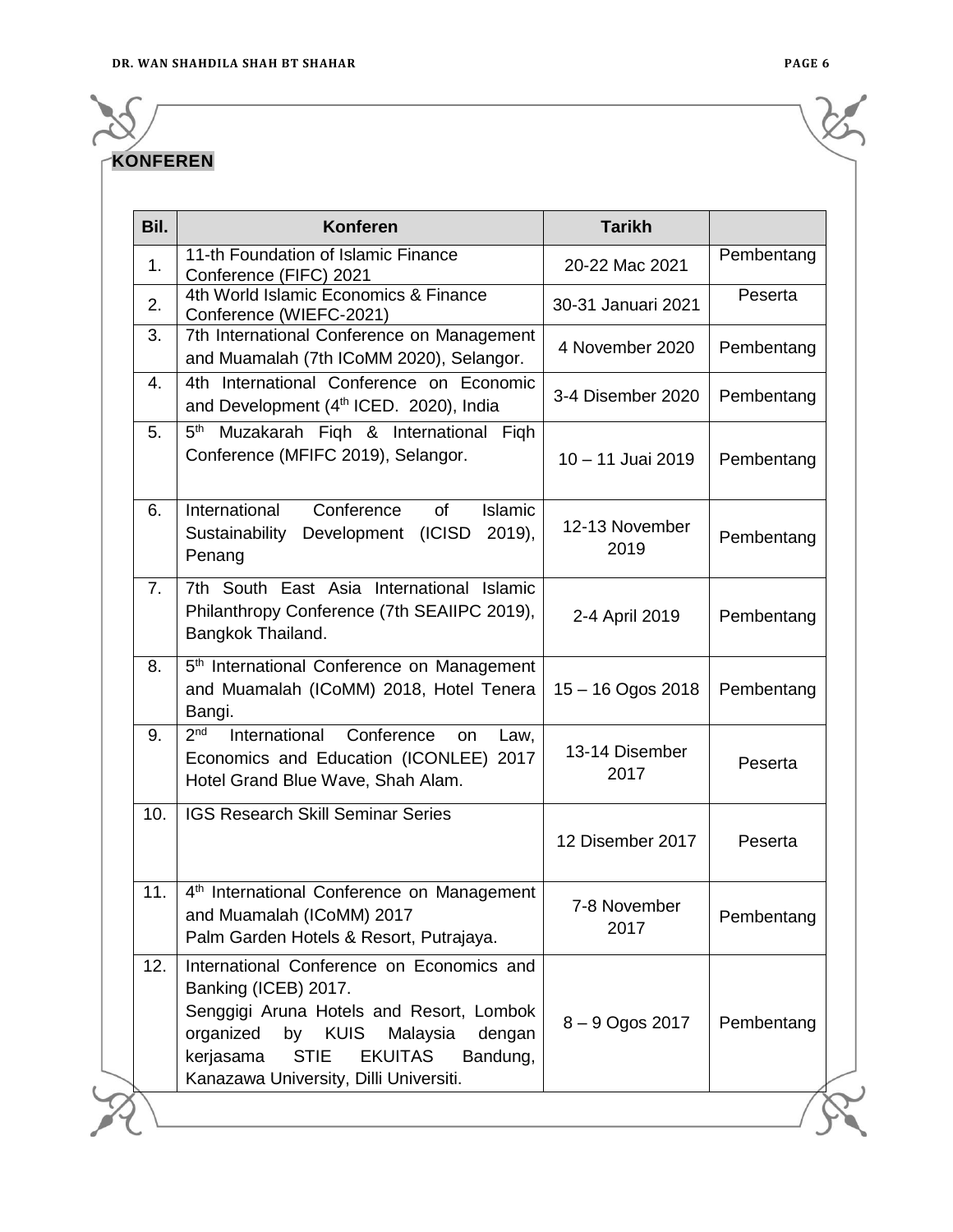|     | International Conference on Postgraduate<br>Research 2016                                                                                                                                                                                               | 1-2 Disember 2016          | Pembentang |
|-----|---------------------------------------------------------------------------------------------------------------------------------------------------------------------------------------------------------------------------------------------------------|----------------------------|------------|
| 14. | 3rd International Research Management and<br>Innovation Conference (IRMIC) 2016<br>KUIS, Malaysia                                                                                                                                                       | 2 November 2016            | Peserta    |
| 15  | Konvensyen Kebangsaan Koperasi Patuh<br>Syariah Angkasa & UKM (KONSIS 2016)                                                                                                                                                                             | 24 September<br>2017       | Peserta    |
| 16. | International Conference on Economics and<br>Banking (ICEB) 2016.<br>Bangi- Hotel Putrajaya.<br>Organized by: KUIS Malaysia in collaboration<br>with STIE EKUITAS Bandung, Kanazawa<br>University, Dilli Universiti.                                    | 24-25 May 2016             | Pembentang |
| 17. | Global Islamic Finance Forum 5.0<br>Future Leaders Forum: "Preapring islamic<br>Finance Leaders for the Future".<br>Sasana Kijang, BNM.<br>Organized by: Association of Islamic Banking<br>Institutions Malaysia (AIBIM), Bank Negara<br>Malaysia (BNM) | 10 May 2016                | Peserta    |
| 18. | International Conference on Postgraduate<br>Research 2015 (ICPR 2015)                                                                                                                                                                                   | 1-2 Disember 2015          | Pembentang |
| 19. | International Conference on Management &<br>Muamalah (ICoMM) 2015.<br>Bangi- Putrajaya Hotel                                                                                                                                                            | $16 - 17$ November<br>2015 | Pembentang |
| 20. | Seminar Sadaqa House 2015<br>Menara Bank Islam, Kuala Lumpur                                                                                                                                                                                            | 29 October 2015            | Peserta    |
| 21. | International Conference on Economics and<br>Banking (ICEB) 2015.<br>Jayakarta Hotel, Resort and Spa Bandung,<br>Indonesia.                                                                                                                             | 26-27 May 2015             | Pembentang |
| 22. | Seminar "Selangor Economic Outlook"<br>Organized by Pejabat Penasihat Ekonomi<br>Selangor<br>(OSEA)<br>Menteri<br>&<br><b>Besar</b><br>Incorporated (MBI)                                                                                               | 29 April 2015              | Peserta    |
| 23. | International Council of<br><b>Islamic</b><br>Finance<br>Educators (ICIFE)                                                                                                                                                                              | 27 Mac 2015                | Peserta    |
| 24. | Malaysian Financial Planning Council (MFPC)                                                                                                                                                                                                             | 26 Mac 2015                | Peserta    |
| 25. | Bank Rakyat International Islamic Banking<br>Conference 2014 (IIBC 2014)                                                                                                                                                                                | 27-26 Oktober<br>2014      | Peserta    |
| 26. | 1 <sup>st</sup> International Conference on Management<br>& Muamalah                                                                                                                                                                                    | 13-14 November<br>2014     | Pembentang |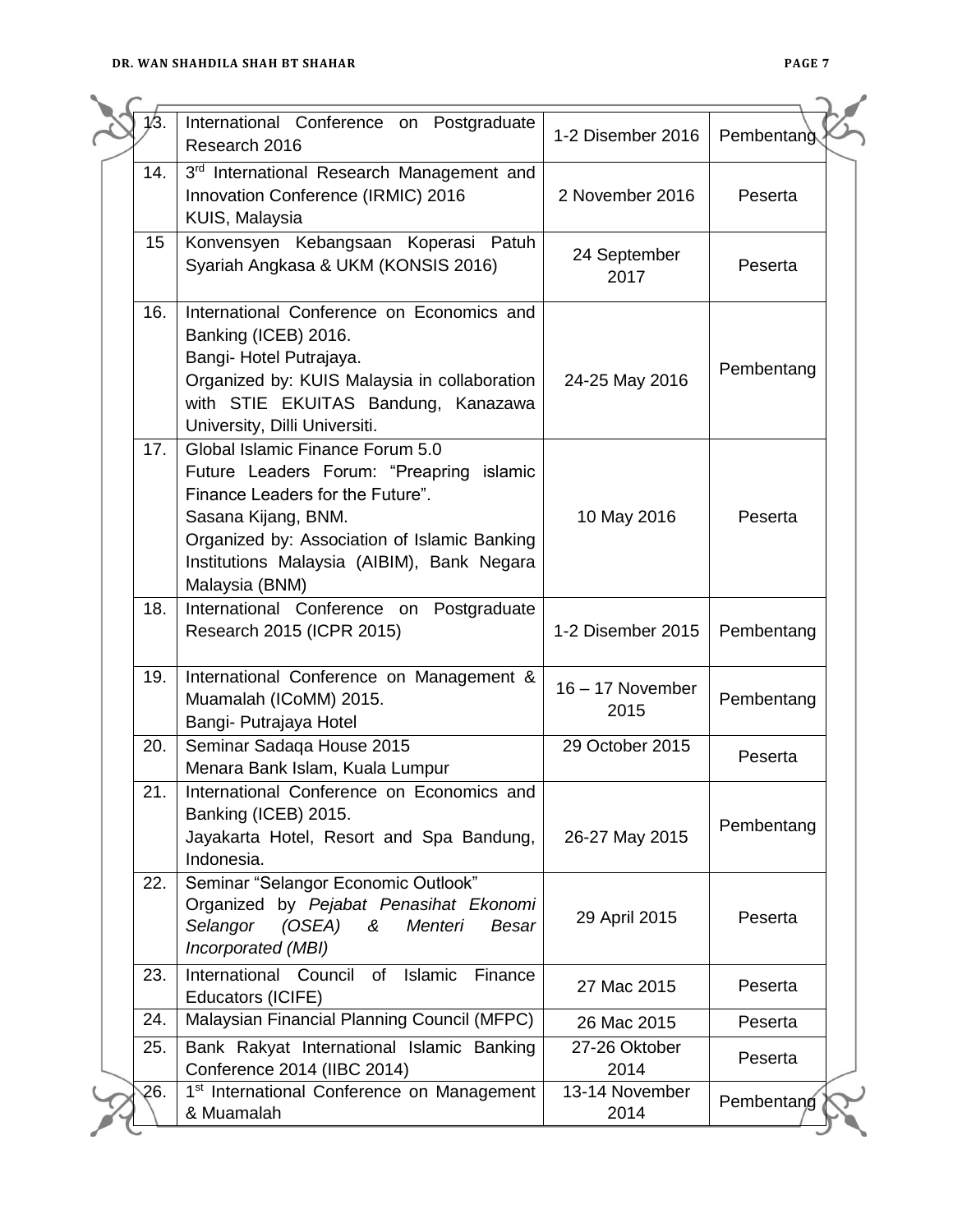| 27. | Conference on Management & Muamalah                                                                                                                                                                                                                                                                                                                                                                                         | 26-27 May 2014         | Peserta |  |
|-----|-----------------------------------------------------------------------------------------------------------------------------------------------------------------------------------------------------------------------------------------------------------------------------------------------------------------------------------------------------------------------------------------------------------------------------|------------------------|---------|--|
| 28. | World Conference on Riba                                                                                                                                                                                                                                                                                                                                                                                                    | 26-27 Novenber<br>2012 | Peserta |  |
|     |                                                                                                                                                                                                                                                                                                                                                                                                                             |                        |         |  |
|     | <b>PENERBITAN</b><br><u>JURNAL</u>                                                                                                                                                                                                                                                                                                                                                                                          |                        |         |  |
|     |                                                                                                                                                                                                                                                                                                                                                                                                                             |                        |         |  |
|     | 1. Shahdila-Shahar W. S., Ahmad N., and Jaafar N. (2021). CEO Overconfidence,<br>International Diversification Strategy, and Capital Structure of the Shariah-Compliant<br>Industrial Sector. Empirical Economic Letters, ISSN 1681 8997. (ERA)                                                                                                                                                                             |                        |         |  |
|     | 2. Mohamad Nizam Jaafar, Amirul Afif Muhamat, Wan Shahdila Shahar, Siti Zaitun<br>Saddam (2021). Characteristic of Board Directors and Financial Performance Evidence<br>from Companies Listed in Ftse Bursa Malaysia KLCI Index. International Journal of<br>Academic Research in Accounting, Finance and Management Sciences, ISSN 2225-<br>8329, 11(1), 512 - 528. http://dx.doi.org/10.6007/IJARAFMS/v11-i1/9091. (ERA) |                        |         |  |
|     | 3. Shahdila-Shahar W. S., Ahmad N., and Jaafar N. (2020). Impacts of CEO's<br>Overconfidence in Financing Decisions on Shari ah-Compliant Firms Listed on the<br>Bursa Malaysia. Journal of King Abdulaziz University: Islamic Economy, 33(1), 117-131.<br>DOI:10.4197/Islec. 33-1.9 (SCOPUS)                                                                                                                               |                        |         |  |
|     | 4. Shahdila-Shahar W. S., Ahmad N., and Jaafar N. (2019). Does Female Director<br>Moderates the Relationship between CEO Overconfidence and Financing-Mix Decision?<br>International Journal of Islamic Economics and Finance Research, 2(2), e-ISSN: 2636 -<br>9419. (Myjournal)                                                                                                                                           |                        |         |  |
|     | 5. Khairul Anuar Ahmad, Nor Fadilah Bahari, Wan Shahdila Shah Shahar & Nurul Wajhi<br>Ahmad, (2019). An Overview of the Shariah Issues of Ar-Rahn-Based Financing in<br>Malaysia. Journal of Muwafagat 2(1), 15-29, 2019. (Myjournal)                                                                                                                                                                                       |                        |         |  |
|     | Prosiding                                                                                                                                                                                                                                                                                                                                                                                                                   |                        |         |  |
|     | 1. Shahar W.S.S., and Manja S.I. (2018). Determinants of Capital Structure. Reports on<br>Economics and Finance, 4(3), 139 - 149. HIKARI Ltd, www.m-hikari.com<br>https://doi.org/10.12988/ref.2018.8113.                                                                                                                                                                                                                   |                        |         |  |
|     | 2. Shahar W.S.S., Shahar W. S. S., Bahari N.F., Ahmad N.W., Fisal S., and Rafdi N.J.<br>(2015). A Review of Capital Structure Theories: Trade-Off Theory, Pecking Order<br>Theory and Market Timing Theory. Proceeding of the 2nd International Conference on<br>Management and Muamalah 2015, 240-247.                                                                                                                     |                        |         |  |
|     |                                                                                                                                                                                                                                                                                                                                                                                                                             |                        |         |  |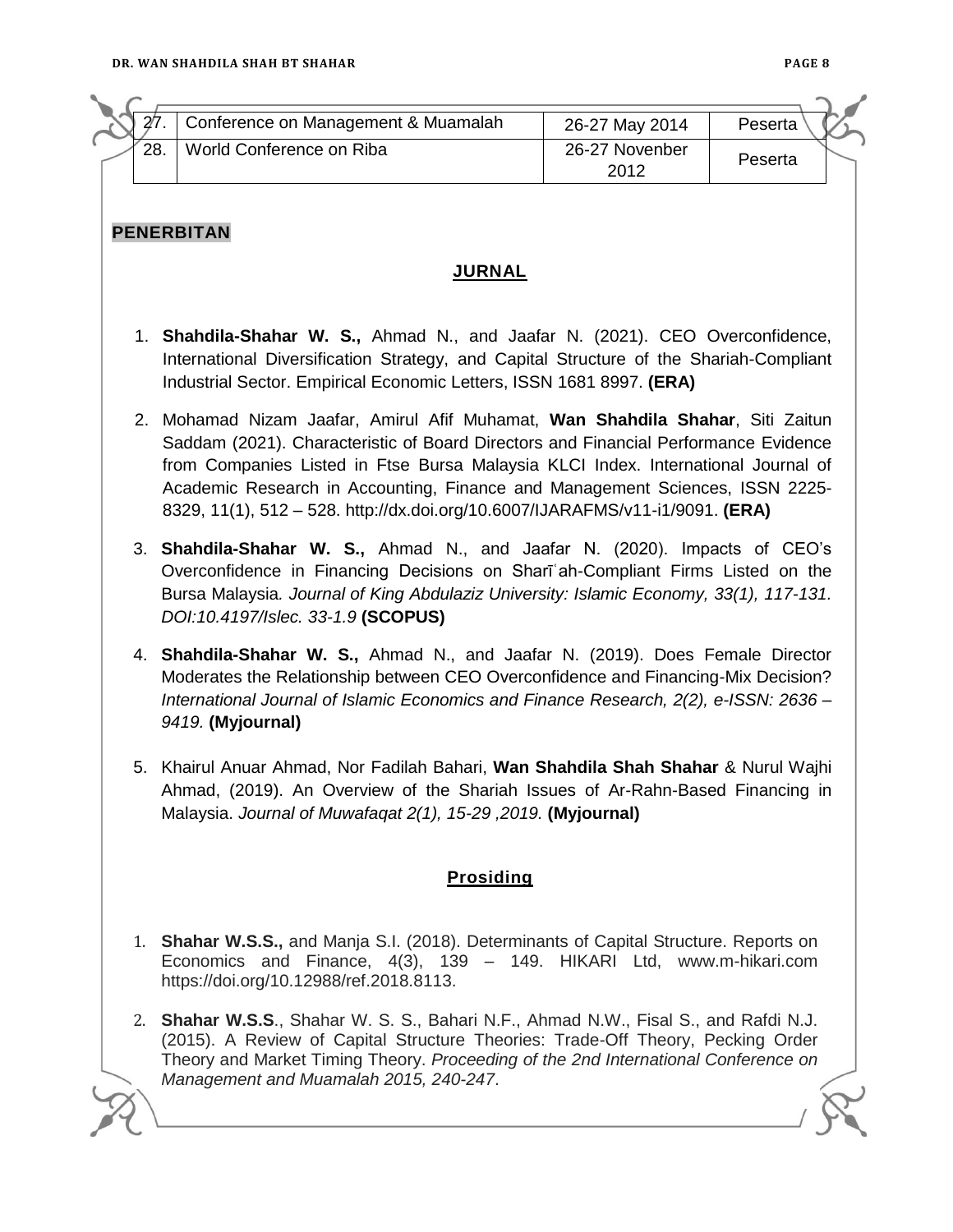



3. **Wan Shahdila Shah Shahar**, Zurina Shafii, Nurul Wajhi Ahmad, Nor Fadilah Bahari, Khairul Anuar Ahmad, Farhana M. Suhaimi (2016). The Establishment of Sadaqa House in Malaysia: A Bank Perspective. *Proceeding of the 2nd International Conference on Economics & Banking (ICEB) 2016; 24 th – 25 th May 2016*. Bangi-Putrajaya Hotel, Malaysia. e-ISBN: 978-967-0850-40-5.

- 4. **Wan Shahdila Shah Shahar,** Wan Shahzlinda Shah Shahar, Nooraimi Mohd Puad, Nurauliani Jamlus Rafdi, Sri Wahyu Sakina Ahmad Sanusi, & Wan Suraya Wan Hassin (2017). The Historical Development of Islamic Banking. *Proceeding of the 4th International Conference on Management and Muamalah 2017 (ICoMM 2017), 503- 508*. e-ISBN: 978-967-2122-15-9.
- 5. Wan Shahzlinda Shah Shahar, **Wan Shahdila Shah Shahar**, & Ummi Munirah Syuhada Mohamad Zan (2018). Shariah audit for Islamic financial institutions (IFI's): Issues and Challenges (2018). *Reports on Economics and Finance, 4(4), 151-158.*
- 6. Nurul Wajhi Ahmad, Norazlina Ripain, Nor Fadilah Bahari & **Wan Shahdila Shah Shahar** (2016). The Impact of Financial Literacy on Financial Behavior: A Literature Study. *Proceeding of the 2nd International Conference on Economics & Banking (ICEB) 2016; 24 th – 25 th May 2016*. Bangi- Putrajaya Hotel, Malaysia. e-ISBN: 978- 967-0850-40-5.
- 7. Nor Fadilah Bahari, Nurul Wajhi Ahmad, **Wan Shahdila Shah Shahar**, Khairul Anuar Ahmad (2017). Analisis Kadar Upah dan Institusi Ar Rahnu. *Proceeding of the 4 th International Conference on Management and Muamalah 2017* (ICoMM 2017). eISBN: 978-967- 2122-15- 9.
- 8. **Wan Shahdila Shah Shahar,** Shafii Zurina, Ahmad Nurul Wajhi, Bahari Nor Fadilah, Ahmad Khairul Anuar, & Suhaimi Farhana (2016). Factors Affecting Corporate Social Responsibility Initiatives in Private Companies Listed on Bursa Malaysia: A Qualitative Study. *2nd International Conference on Economics and Banking 2016, 24-25.*
- 9. **Wan Shahdila Shah Shahar**, Wan Shahzlinda Shah Shahar, Nor Fadilah Bahari, Nurul Wajhi Ahmad, Shafina Fisal, and Nurauliani Jamlus Rafdi (2015). A Comprehensive Review of Capital Structure Theories. *E-proceedings of the International Conference on Management and Muamalah (ICoMM 2015)*, 16-17, November 2015.
- 10. **Wan Shahdila Shah Shahar**, Wan Shahzlinda Shah Shahar, Nor Fadhilah Bahari, Nurul Wajhi Ahmad, Shafina Fisal, & Nurauliani Jamlus Rafdi (2015). A review of capital structure theories: Trade-off theory, pecking order theory, and market timing theory*. Proceeding of the 2nd International Conference on Management and Muamalah, 240-247 ,2015*. e-ISBN: 978-967-0850-25-2.
- 11. Nor Fadilah Bahari, Zurina Shafii, Nurul Wajhi Ahmad, & **Wan Shahdila Shah Shahar** (2015). A Reviews on the Regulation and Conflicting Issues of Ar rahnu Operation in Malaysia. *E-proceedings of the International Conference on Management and Muamalah (ICoMM 2015)*, 16-17, November 2015.

12. Nurul Wajhi Ahmad, Norazlina Ripain, Nor Fadilah Bahari, & **Wan Shahdila Shah**  Shahar (2015). Growth and Prospect of Sukuk in Malaysian Market: A Review.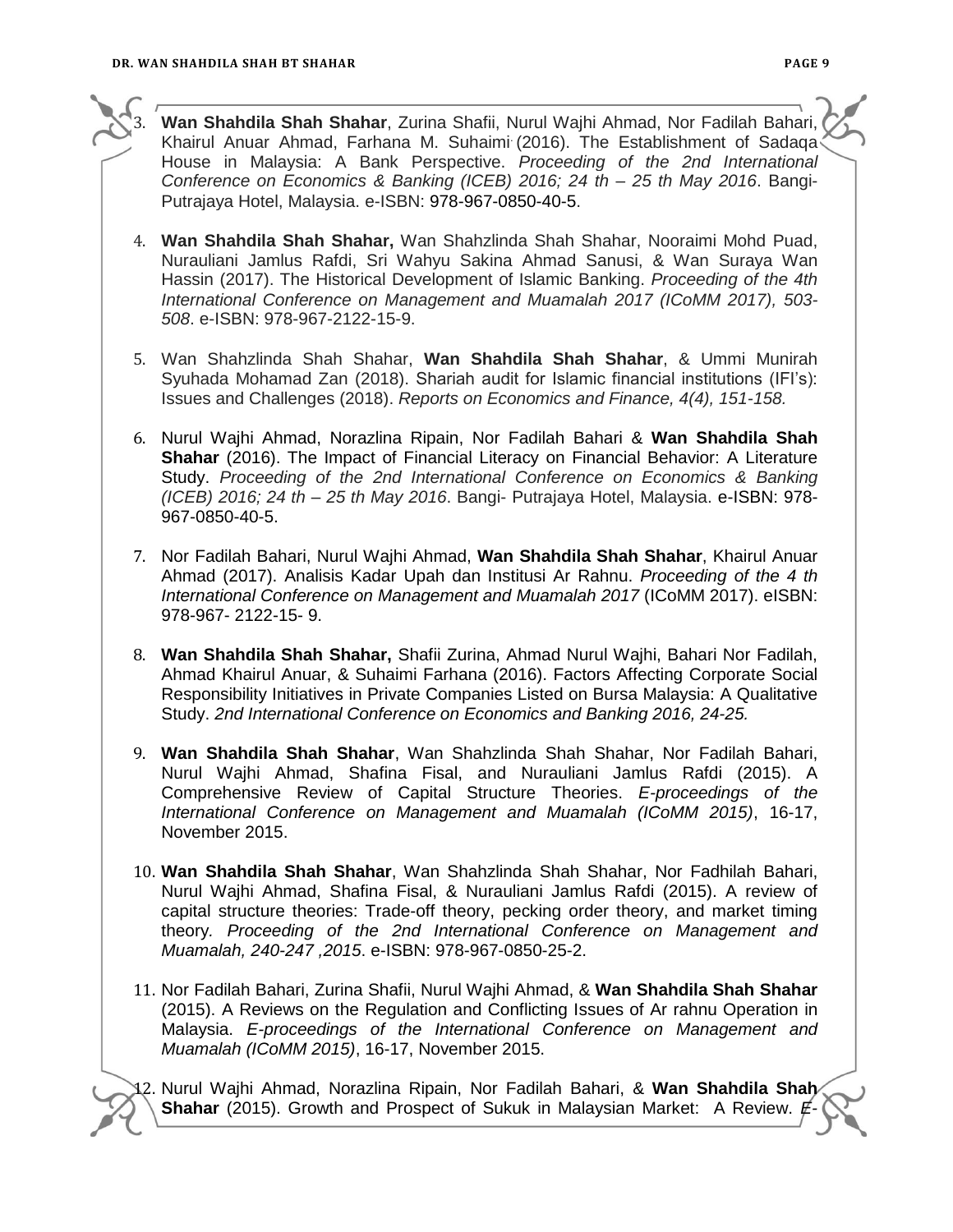*proceedings of the International Conference on Management and Muamalah (ICoMM 2015)*, 16-17 November 2015*.*

- 13. Wan Shahzlinda Shah Shahar & **Wan Shahdila Shah Shahar** (2015). Impact of firm leverage to performance: evidence from Shariah and non-Shariah compliant companies in Malaysia. *International Conference on Economics and Banking (ICEB-15), May 2015*. Atlantis Press.
- 14. Nor Fadilah Bahari, Shafina Fisal, **Wan Shahdila Shah Shahar**, Tajul Azli bin Shahadan (2015). The Development of Islamic Pawnbroking In Malaysia, Application, and Its Challenges (2015). *International Conference on Economics and Banking (ICEB-15),* 230-238, May 2015. Atlantis Press.
- 15. Noor Aimi Puad, Nurauliani Jamlus Rafdi, & **Wan Shahdila Shah Shahar** (2014). Issues and Challenges of Waqf Instrument: A Case Study in MAIS. *E-proceedings of the Conference on Management and Muamalah (CoMM 2014)*, 26-27, May 2014. E-ISBN: 978-983-3048-92-2.
- 16. **Wan Shahdila Shah Shahar** & Nurauliani Jamlus Rafdi (2014). Islamic investment: critics on sukuk and bonds. *Proceeding of the 1st International Conference on Management and Muamalah 2014 (1st ICoMM), 139,* November 2014, e-ISBN: 978- 967-0850-01-6.
- 17. Shafina Fisal, Nor Fadilah Bahari, **Wan Shahdila Shah Shahar** (2016). A Theoretical Discussion on the Information Content of Open Market Share Repurchases in Malaysia (2016). *Proceeding of the 2nd International Conference on Economics & Banking 2016 (2nd ICEB) 24th – 25th May 2016*. e-ISBN: 978-967-0850-40-5.
- 18. **Wan Shahdila Shah Shahar,** Zurina Shafii, Nurul Wajhi Ahmad, Nor Fadilah Bahari, & Khairul Anuar Ahmad (2015). An Analysis of Private Companies' Acceptance and Establishment of Sadaqa House. *1st Seminar on Sadaqa House 2015.*
- 19. Wan Shahzlinda Shah Shahar, **Wan Shahdila Shah Shahar**, Wan Suraya Wan Hassin, Ummi Munirah Syuhada Mohamad Zan, Mohammed Rizki Moi (2017). Profit Sharing Financing and the Application of Maqasid Shariah: Ideal versus Real Modern Practice. *Proceeding of the 4th International Conference on Management and Muamalah 2017 (ICoMM 2017).* e-ISBN: 978-967-2122-15-9.
- 20. Noor Aimi Mohamad Puad, Nurauliani Jamlus Rafdi, Sri Wahyu Sakina Ahmad Sanusi, **Wan Shahdila Shah Shahar** (2017). A Review on Development Financial Institutions in Malaysia. *Proceeding of the 4th International Conference on Management and Muamalah 2017 (ICoMM 2017).* e-ISBN: 978-967-2122-15-9.
- 21. Wan Suraya Wan Hassin, Suhaili Binti Alma'amun, Wan Shahzlinda Shah Shahar, **Wan Shahdila Shah Shahar**, Ummi Munirah Syuhada Mohamad Zan & Mohammed Rizki Moi (2017). Penguatkuasaan Akta Perkhidmatan Kewangan Islam 2013: Tinjauan Pelaksanaan Penamaan Dan Hibah Ke Atas Syarikat MAA Takaful Sdn Bhd. Proceeding of the 4th International Conference on Management and Muamalah 2017 (ICoMM 2017). e-ISBN: 978-967-2122-15-9.

22. Norfadilah Bahari, Zurina Safie, Nurul Wahji Ahmad, Shafina Fisal, **Wan Shahdila**